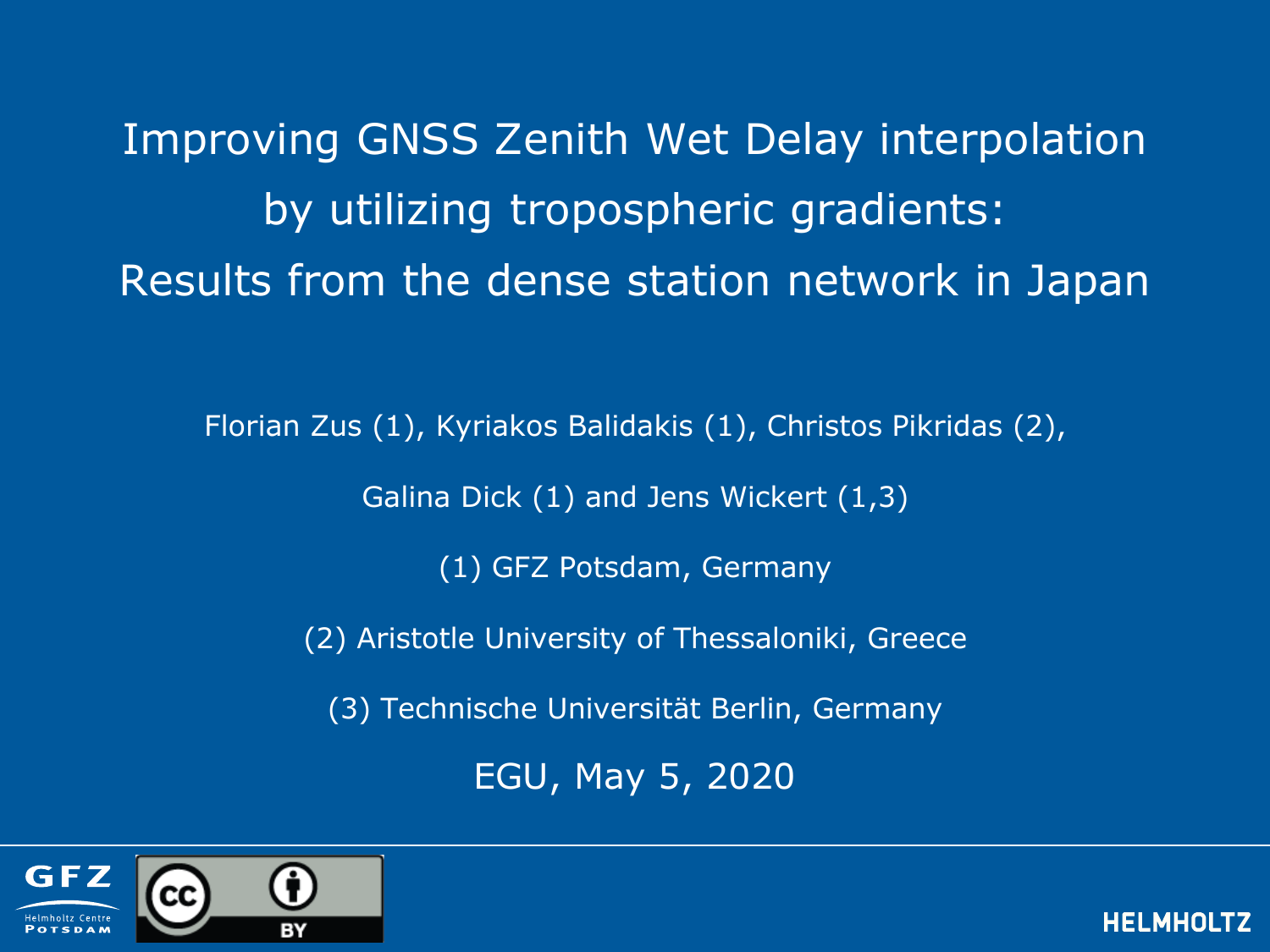# Tropospheric Gradients

Example from the benchmark campaign within the European COST Action ES1206:



Tropospheric Gradients point from dry to moist areas; they are related to horizontal Zenith Wet Delay (ZWD) gradients.



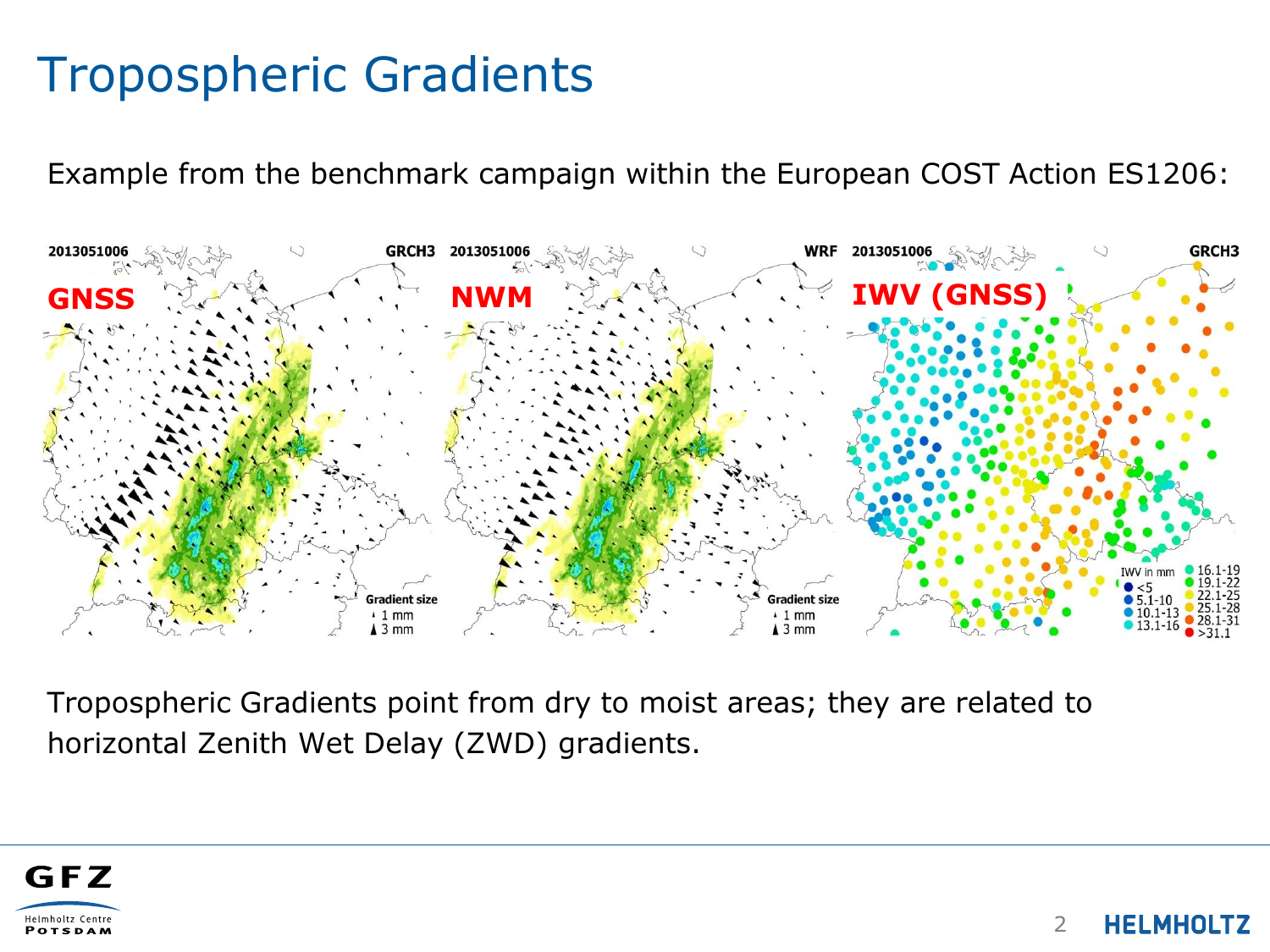Therefore, can we improve ZWD interpolation?

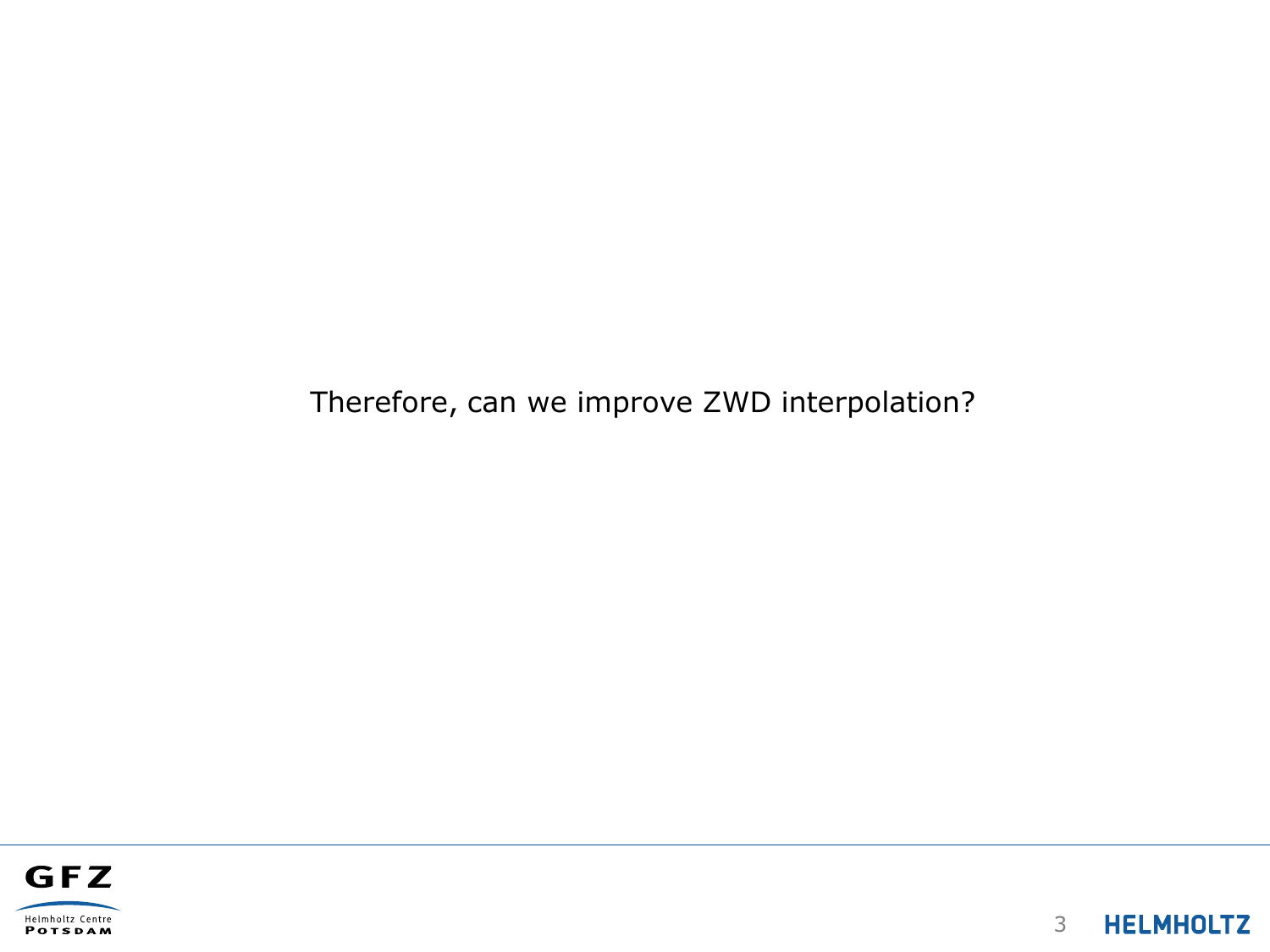## Previous Work

Zus, F.; Douša, J.; Kačmařík, M.; Václavovic, P.; Balidakis, K.; Dick, G.; Wickert, J. Improving GNSS Zenith Wet Delay Interpolation by Utilizing Tropospheric Gradients: Experiments with a Dense Station Network in Central Europe in the Warm Season, Remote Sensing 2019, 11, 674.

"… To do this we first prove the concept with simulated observations, that is, zenith delays and tropospheric gradients derived from a Numerical Weather Model. We show how tropospheric gradients can be converted to ZWD gradients. Then the ZWD gradients together with the ZWDs at selected reference stations are used in an inverse distance weighting interpolation scheme to estimate the ZWD at some target station. For a station configuration with an average station distance of 50 km in Germany and a period of two months (May and June 2013), we find an improvement of 20% in interpolated ZWDs when tropospheric gradients are taken into account. Next, we replace the simulated by real observations, that is, zenith delays and tropospheric gradients from a Precise Point Positioning (PPP) solution provided with the G-Nut/Tefnut analysis software. Here We find an improvement of 10% in interpolated ZWDs when tropospheric gradients are taken into account …"

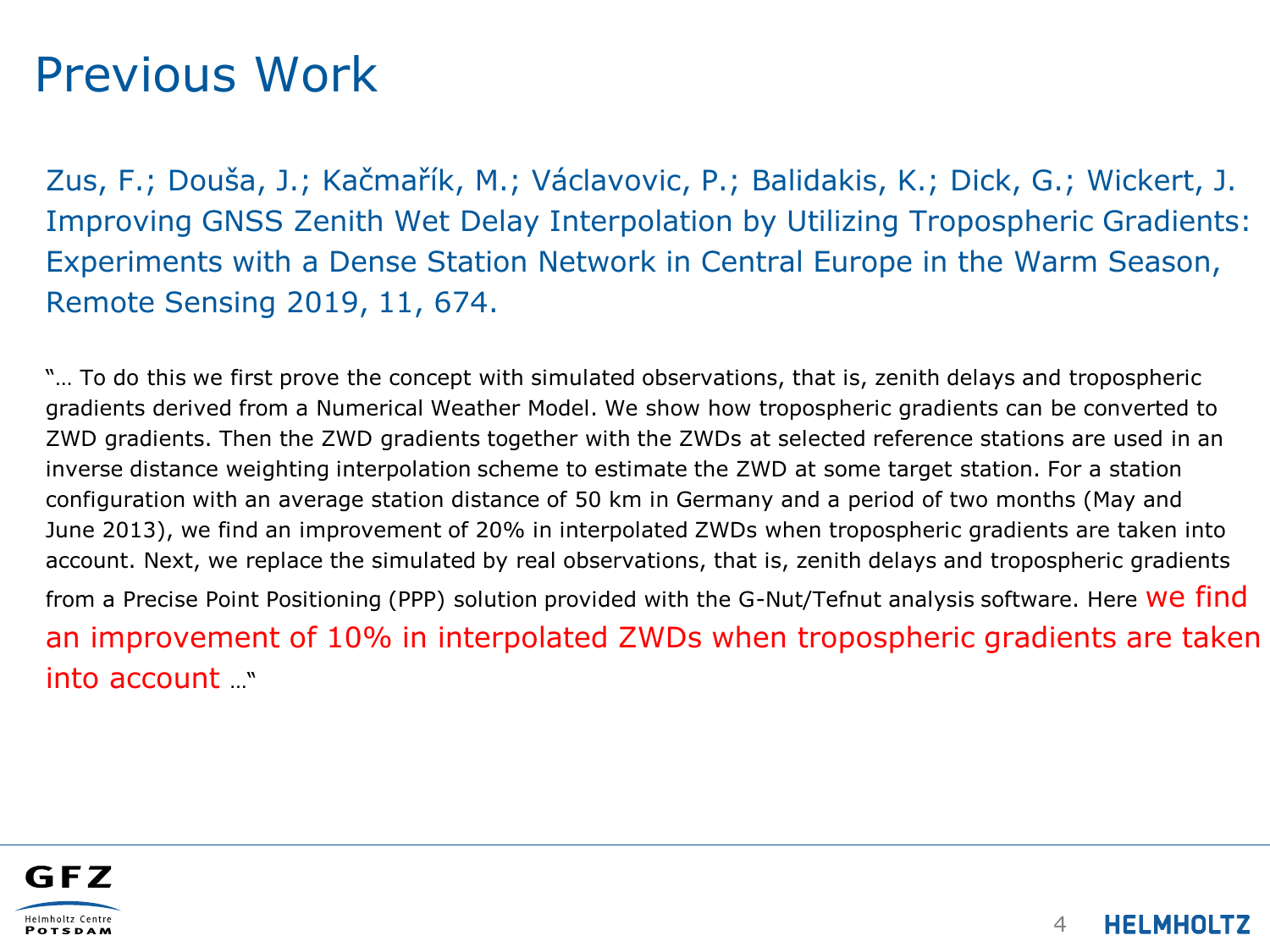## This Work

- More than 1200 stations in Japan, average distance 20 km (GEONET)
- ZTDs (Zenith Total Delays) and Tropospheric Gradients from NGL:

Blewitt, G.; W. C. Hammond; C. Kreemer Harnessing the GPS data explosion for interdisciplinary science, Eos 2018, 99

• Auxillary data, i.e., Zenith Hydrostatic Delays and Hydrostatic Gradients, are derived from the atmospheric reanalysis ERA5 (pressure, temperature and humidity fields are available every hour with a horizontal resolution of 0.25°)



The rest (interpolation method etc.) is the same as in previous work.

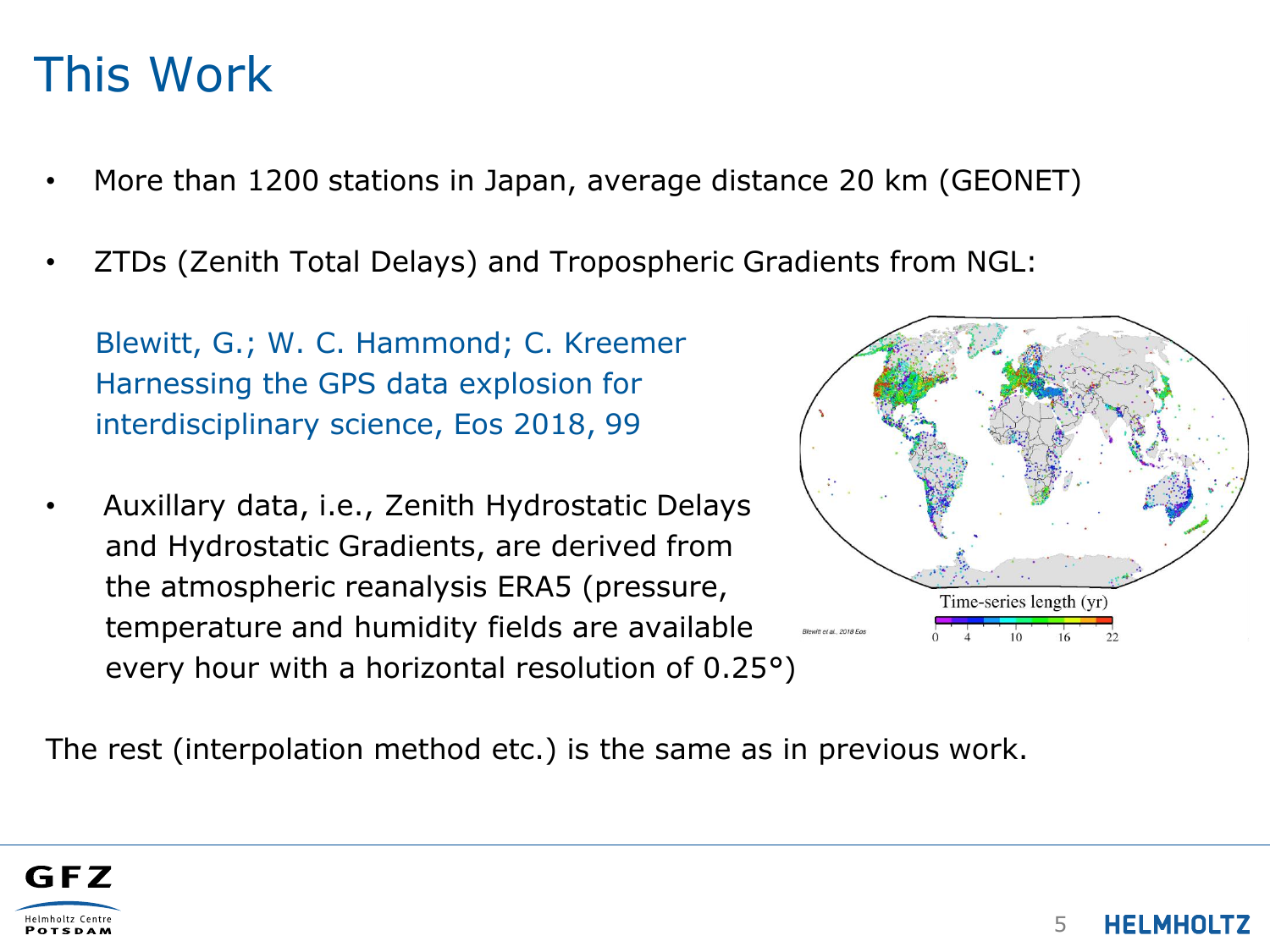Case study: 12 July 2017 at 12 UTC



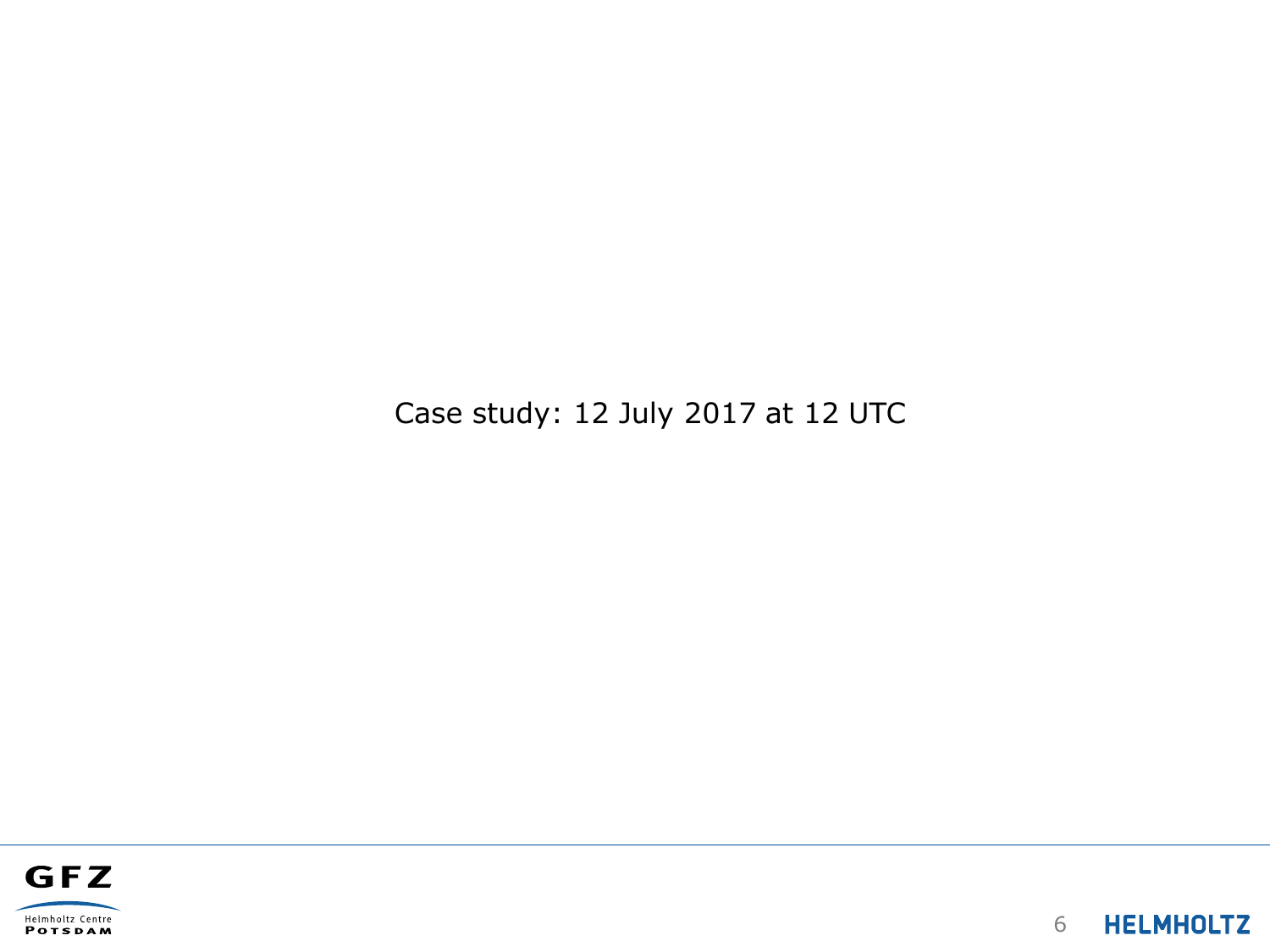### NWM



We start the investigations with NWM data. The purpose of utilizing simulated data is to prove the concept.

ZWD differences [mm] for the two interpolation strategies (with and without tropospheric gradients).

Upper panel: The ZWD errors when tropospheric gradients are not taken into account. Lower panel: The ZWD errors when tropospheric gradients are taken into account.

Improvement: 21%



Note: Improvement means reduction in rmse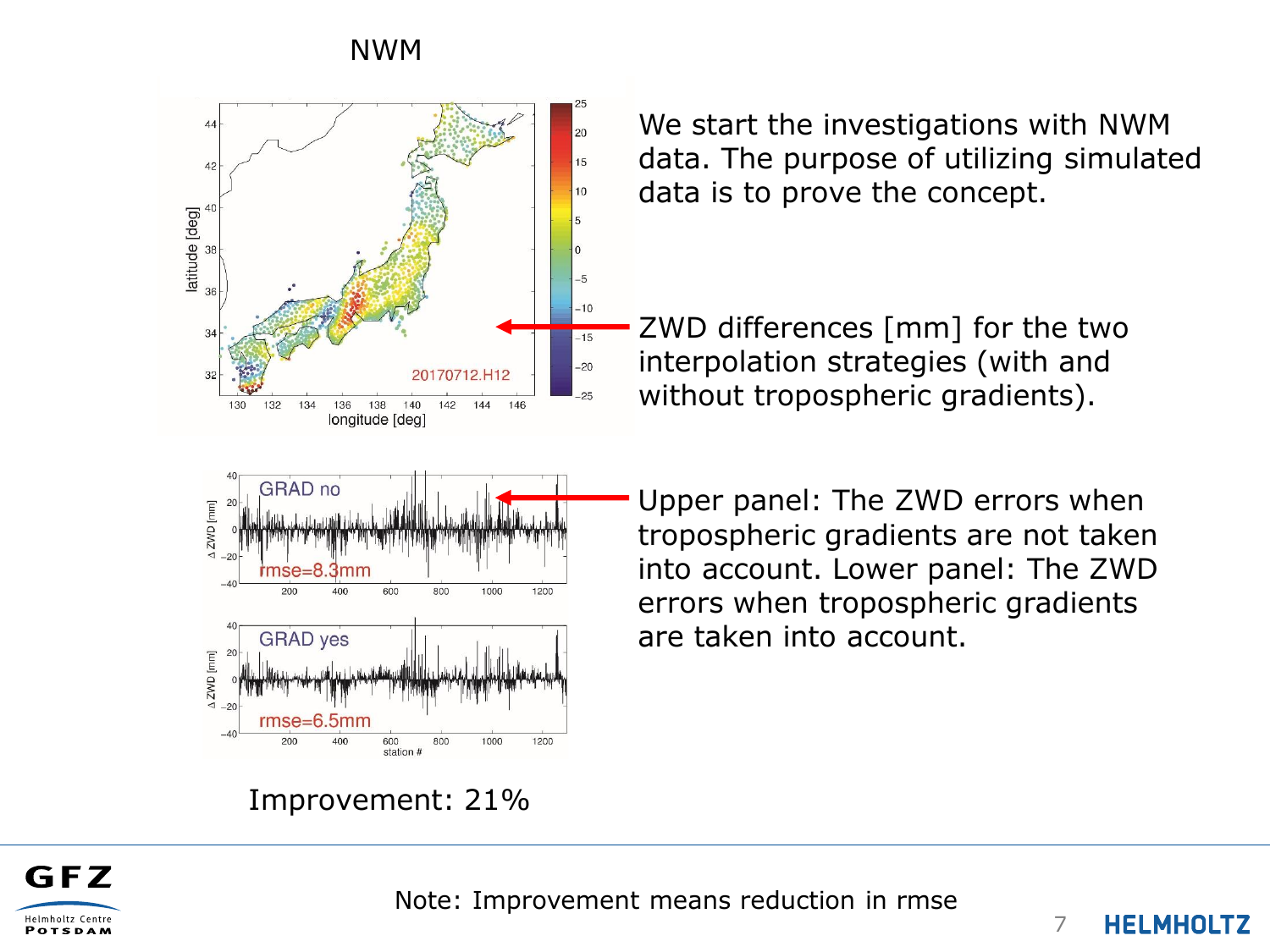### NWM GNSS



Improvement: 21%



Improvement: 19%



**HELMHOLTZ** 8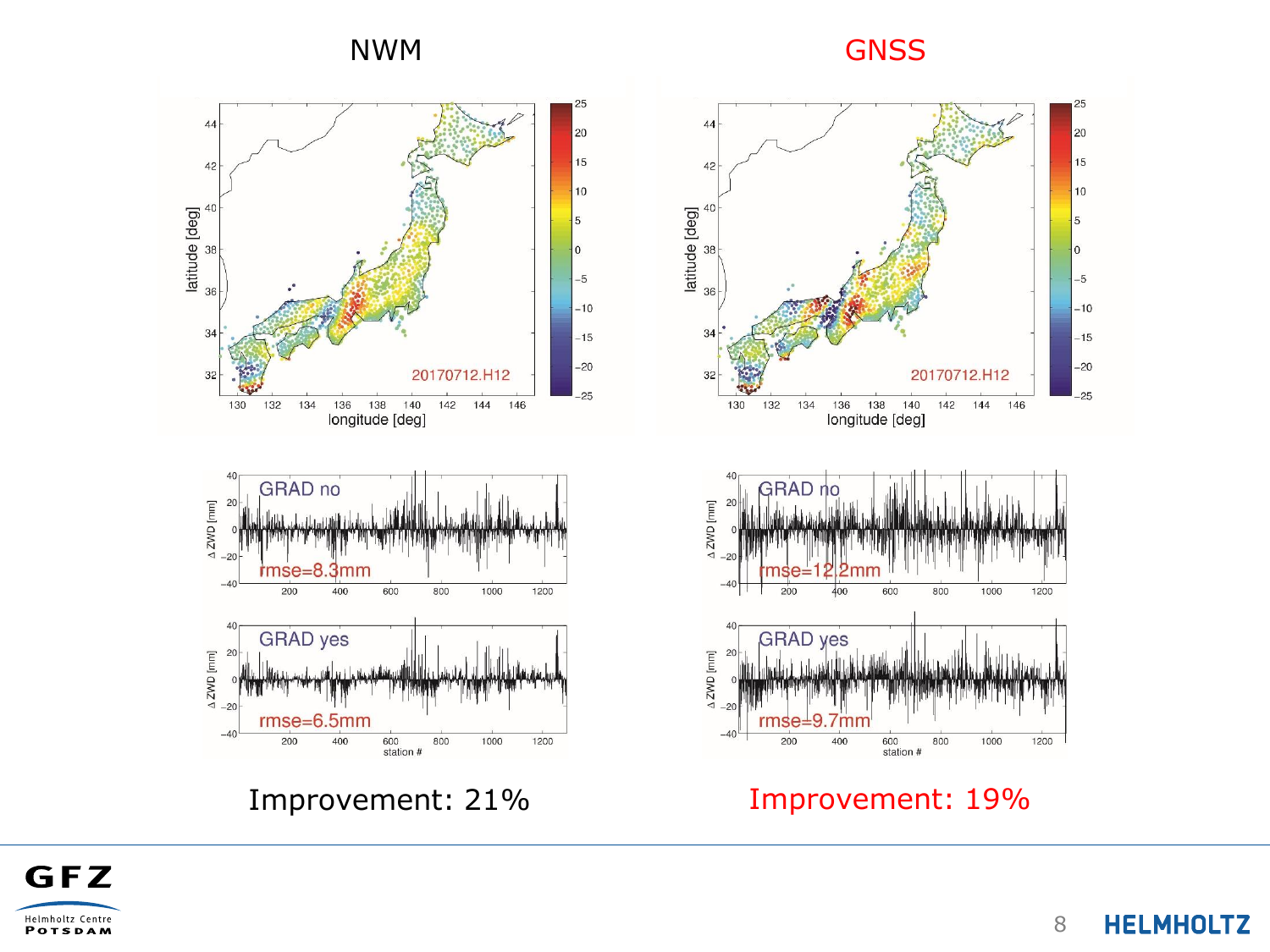Can we demonstrate such improvement for any epoch?

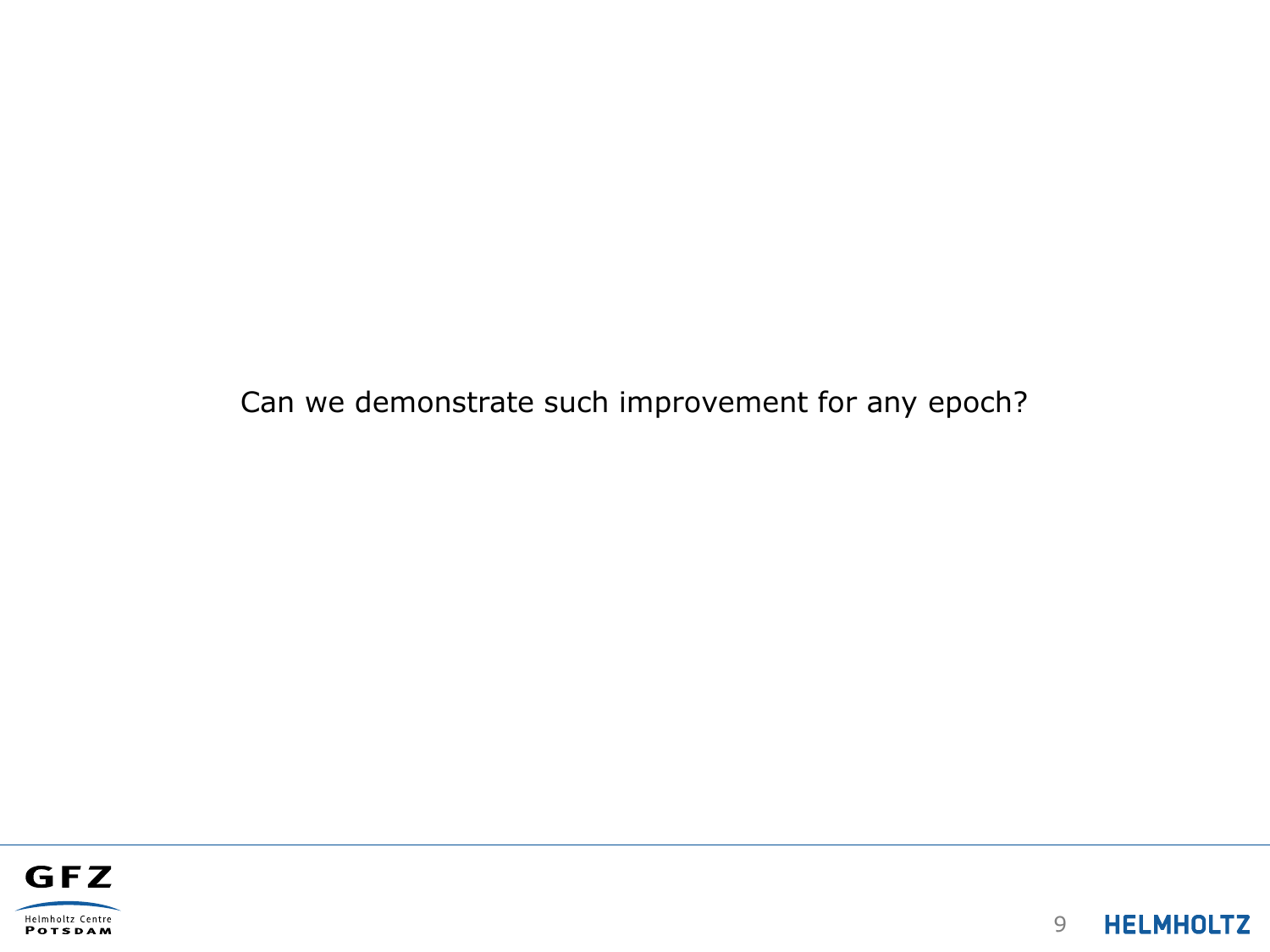June 2017 (every hour)



### Average improvement: 9%



Note: sample number means test station number

10 **HELMHOLTZ**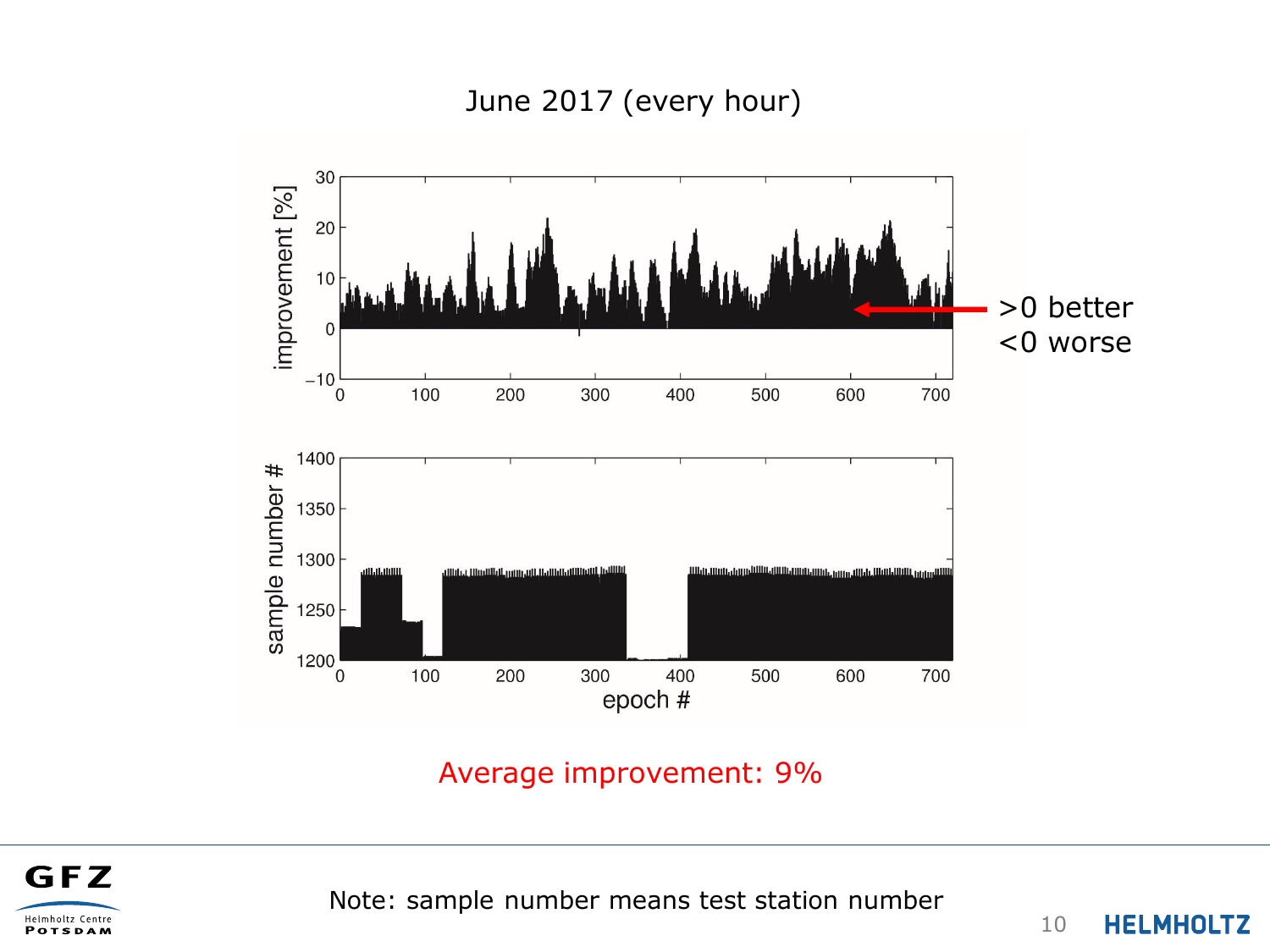

Average improvement: 10%



**HELMHOLTZ** 11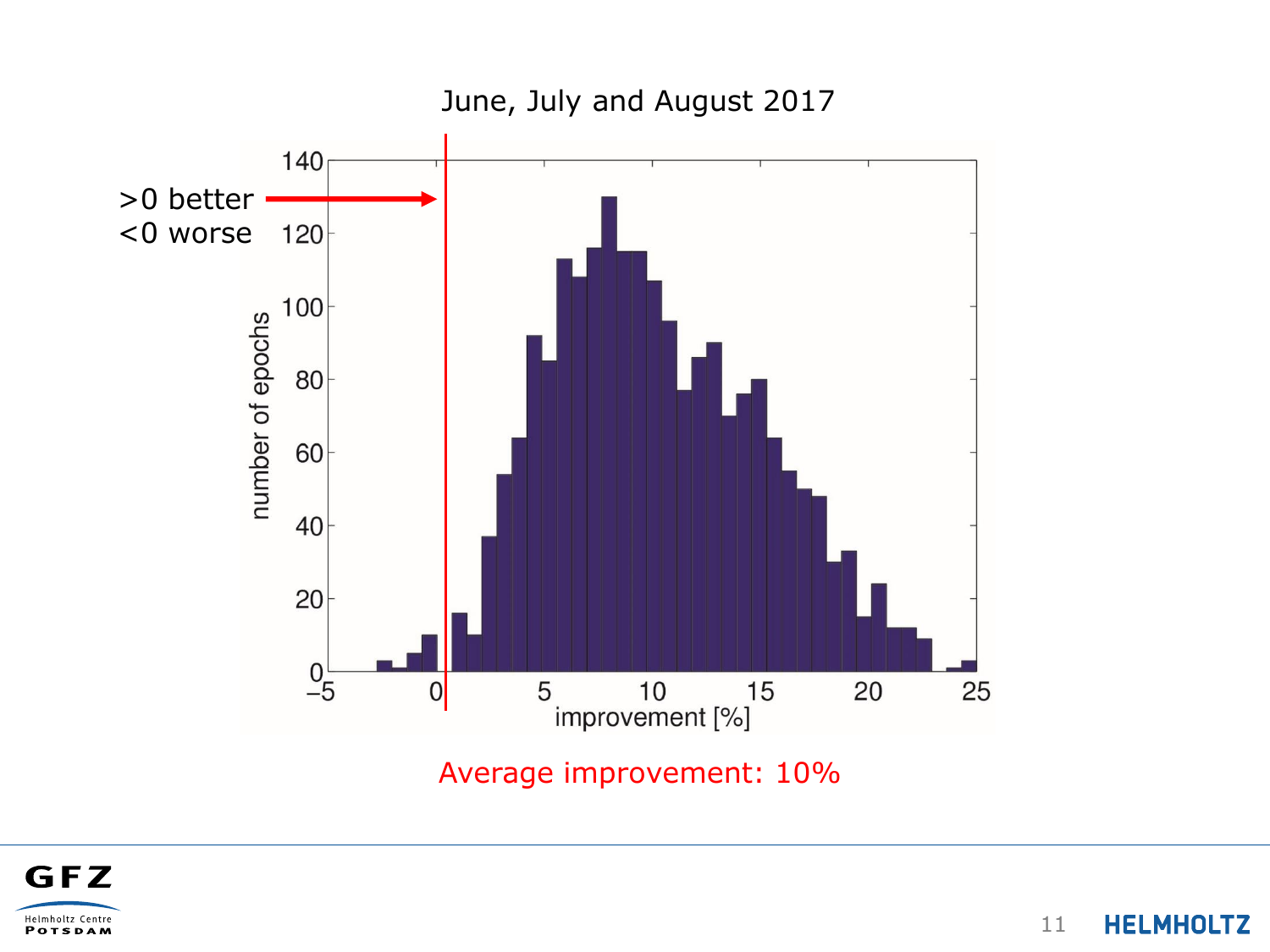# Conclusion and Outlook

- We find an improvement of 10% in interpolated ZWDs when tropospheric gradients are taken into account and this is consistent with our previous work
- ZTDs are of high quality (this is known for a very long time now), the quality of tropospheric gradients can be certainly improved
- We will derive IWV fields (GNSS IWV Imaging)
- If we can improve the IWV field (2D), can we improve the WV field (3D)? We will assimilate ZTDs and tropospheric gradients into a NWM; first experiments started:

Zus, F.; Douša, J.; Kačmařík, M.; Václavovic, P.; Dick, G.; Wickert, J. Estimating the Impact of Global Navigation Satellite System Horizontal Delay Gradients in Variational Data Assimilation, Remote Sensing 2019, 11, 41